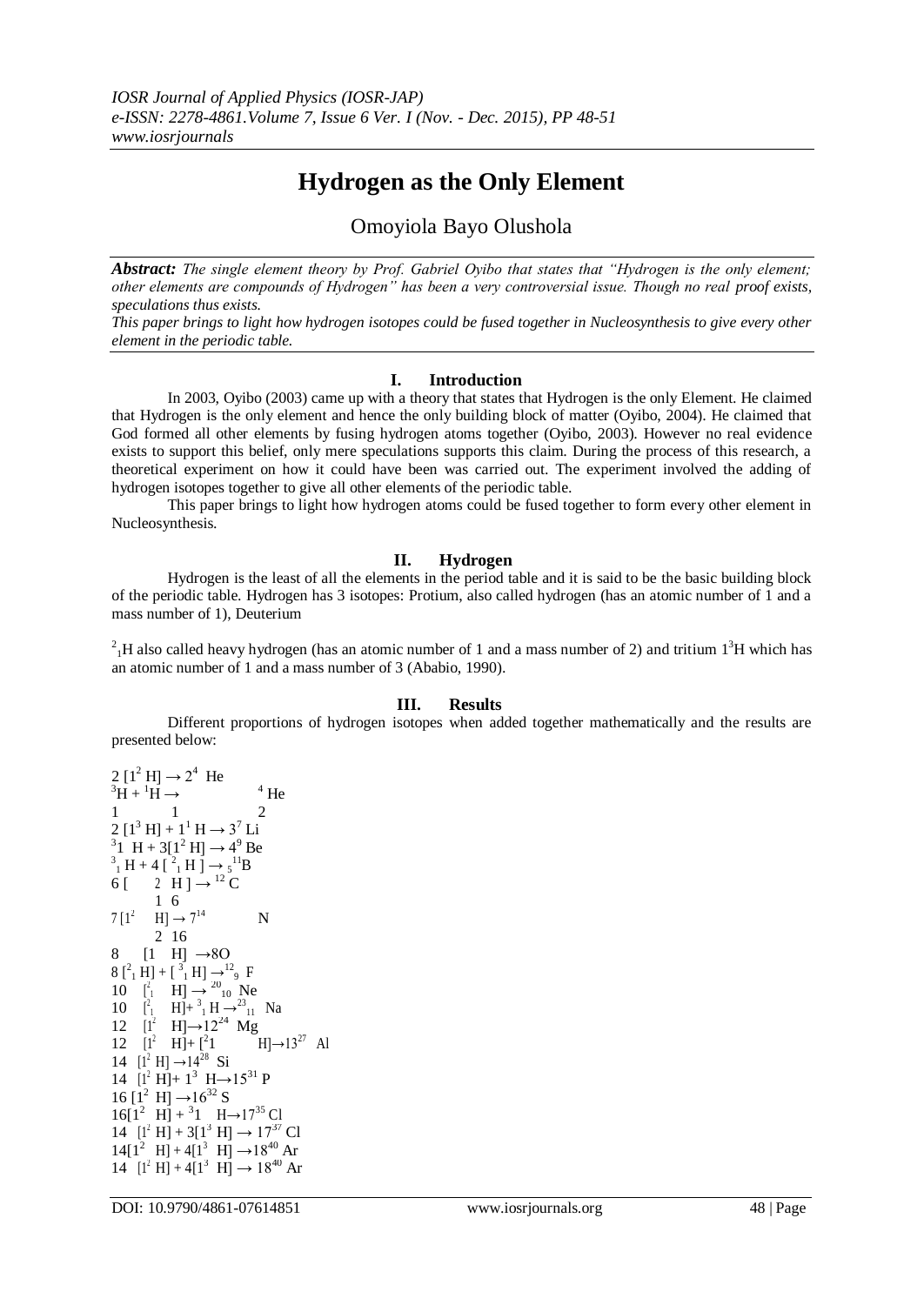```
18[1^2 \text{ H}] + 1^3 \text{ H} \rightarrow 19^{39} \text{ K}20[ 1<sup>2</sup> H] \rightarrow 20^{40} Ca
18[1^2 \text{ H}] + 3[1^3 \text{ H}] \rightarrow 21^{45} \text{ Sc}18 [1^2 \text{ H}] + 4[-31 \text{ H}] \rightarrow 22^{48} \text{ Ti}18 [1^2 H] + 5[1^3 H] \rightarrow 23^{51} V_{1}^{1} H+18[_{1}^{2} H] + 5[_{1}^{3} H] \rightarrow _{24}^{52}Cr
^{1}H+18 [<sup>2</sup> H] + 6[<sup>3</sup> H] \rightarrow 55 <sub>Mn</sub>
1 1 1 25
18[1^2 \text{ H}] + 6[1^3 \text{ H}] + 2[1^1 \text{ H}] \rightarrow 26^{56} \text{ Fe}18[1^2 \text{ H}] + 7[1^3 \text{ H}] + 2[1^1 \text{ H}] \rightarrow 27^{59} Co
25[1^2 \text{ H}] + 3[1^3 \text{ H}] \rightarrow 28^{59} \text{ Ni}19
[1 H] + 8[1 H] + 2 [1 H]→29 Cu
      2 3 1 64
19 [1^2 H] + 8 [1^3 H] + 3[1^1 H] \rightarrow ^{65}30 Zn19 [1^2H] + 10[1^3H] + 2[1^1H] \rightarrow {}^{70}31 \text{ Ga}19 [1^2 \text{ H}] + 11 [1^3 \text{ H}] + 2[1^1 \text{ H}] \rightarrow 32^{73} Ga
20 [1^2H] + 11 [1^3 H] + 2[1 H] \rightarrow {}^{75}33 As19 [1^2 H] + 13[1^3 H] + 2[1^1 H] \rightarrow 34^{79} Se
19[ 1^2 H ] + 13[1<sup>3</sup> H ] + 3[<sup>1</sup>1 H] \rightarrow<sup>80</sup>35 Br
20 [1<sup>2</sup> H] + 14 [<sup>1</sup>1 H] \rightarrow<sup>84</sup>36 Kr
21[1^2 \text{ H}] + 14 [1^3 \text{ H}] + 2[11 \text{ H}] \rightarrow ^{86}37 \text{ Rb}22 [ 1^2 H] + 14[1^3 H] + 2[1^1 H] \rightarrow 38<sup>88</sup> Sr
22 [1^2 \text{ H}] + 14 [^31 \text{ H}] + 3[^11 \text{ H}] \rightarrow 39^{81} Y
23 [1^2 \text{ H}] + 14 [1^3 \text{ H}] + 3[1^1 \text{ H}] \rightarrow 40^{91} \text{ Zr}24 [1^2 \text{ H}] + 14[1^3 \text{ H}] + 3[1^1 \text{ H}] \rightarrow 41^{93} \text{ Nb}24[1^2 \text{ H}] + 15[1^3 \text{ H}] + 3[1^1 \text{H}] \rightarrow 42^{96} \text{ Mo}24 [1^3 \text{ H}] + 16[1^3 \text{ H}] + 3[1^1 \text{ H} \rightarrow 43^{98} \text{ Tc}25 [1^2 \text{ H}] + 16[^31 \text{ H}] \rightarrow 44^{101} \text{ Ru}26 [1 H] + 16[1 H] + 3[1 H] \rightarrow 45 Rh
     2 3 1 103
25 [1^2 \text{ H}] + 18[1^3 \text{ H}] + 3[1^1 \text{ H}]\rightarrow 10746 Pd
25 [1^2 \text{ H}] + 18[1^3 \text{ H}] + 4[1^1 \text{ H}] \rightarrow\rightarrow 10847 As
25 [1^2 \text{ H}] + 20[2^3 \text{ H}] + 3[1^1 \text{ H}] \rightarrow\rightarrow 11348 Cd
26 [1^2 H] + 20[1^3 H] + 3[1^1 H]\rightarrow 11549 In
25 [1 H] +22[1 H] + 3[1 H] \rightarrow 50 Sn
     2 3 1 119
25 [1^2 \text{ H}] + 23[1^3 \text{ H}] + [31^1 \text{ H}]\rightarrow 12251 Sb
22 [1^2 H] + 27[2^3 H] + [31^1 H]\rightarrow 12852 Te
26 [1<sup>2</sup> H] + 24[1<sup>3</sup> H] + 3[<sup>1</sup>1 H] \rightarrow\rightarrow 12753 I
23 [1^1 H] + 27[1^3 H] + 4[1^1 H]\rightarrow 13154 Xe
24 [1^2 H] + 27[1^3 H] + 4[1^1 H]\rightarrow 13355 Cs
23 [1^2 \text{ H}] + 29[1^3 \text{ H}] + 4[1^1 \text{ H}]\rightarrow 13756 Ba
24 [1^2 H] + 29[1^3 H] + 4[1^1 H]\rightarrow 13957 La
24 [1<sup>2</sup> H] + 29[1<sup>3</sup> H] + 5[1<sup>1</sup> H] \rightarrow <sup>140</sup>58 Ce
24 [1^2 H] + 29[1^3 H] + 6[1^1 H] \rightarrow <sup>141</sup>59 Pr
24 [1^2 H] + 30[1^3 H] + 6[1^1 H] \rightarrow ^{144}60 Md24 [1^2 \text{ H}] + 30[1^3 \text{ H}] + 7[1^1 \text{ H}]\overline{H1} \rightarrow 14561 Pm
25 [1^2 \text{ H}] + 32[1^3 \text{ H}] + 5[1^1 \text{ H}]H] \rightarrow <sup>151</sup>62 Sm
25 [1^2 \text{ H}] + 32[1^3 \text{ H}] + 6[1^1 \text{ H}] \rightarrow ^{152} 63 \text{Eu}25 [1 H] + 34[1 H] + 5[1 H] \rightarrow 64 Gd
     2 3 1 157
26 [1<sup>2</sup> H] + 34[1<sup>3</sup> H] + 5[1<sup>1</sup> H] \rightarrow <sup>159</sup>65 Ts
25 [1^2 H] + 36[1^3 H] + 5[1^1 H] \rightarrow <sup>163</sup>66Dy
26 [1^2 H + 36[1^3 H] + 5[1 H] \rightarrow 16567 Ho
27 [1^2 H] + 36[1^3 H] + 5[1^1 H] \rightarrow ^{165}68 \text{ Eu}28 [1 H + 36[1
     2 3 1 169
28 [1 H + 36[1 H] +5[1 H] \rightarrow 59 Tm<br>27 [1<sup>2</sup> H] + 38[1<sup>3</sup> H] + 5[1<sup>1</sup> H] \rightarrow 70<sup>173</sup> Y
                              H + 5[1<sup>1</sup> H] \rightarrow 70<sup>173</sup> Yb
```
28 2 3 1 175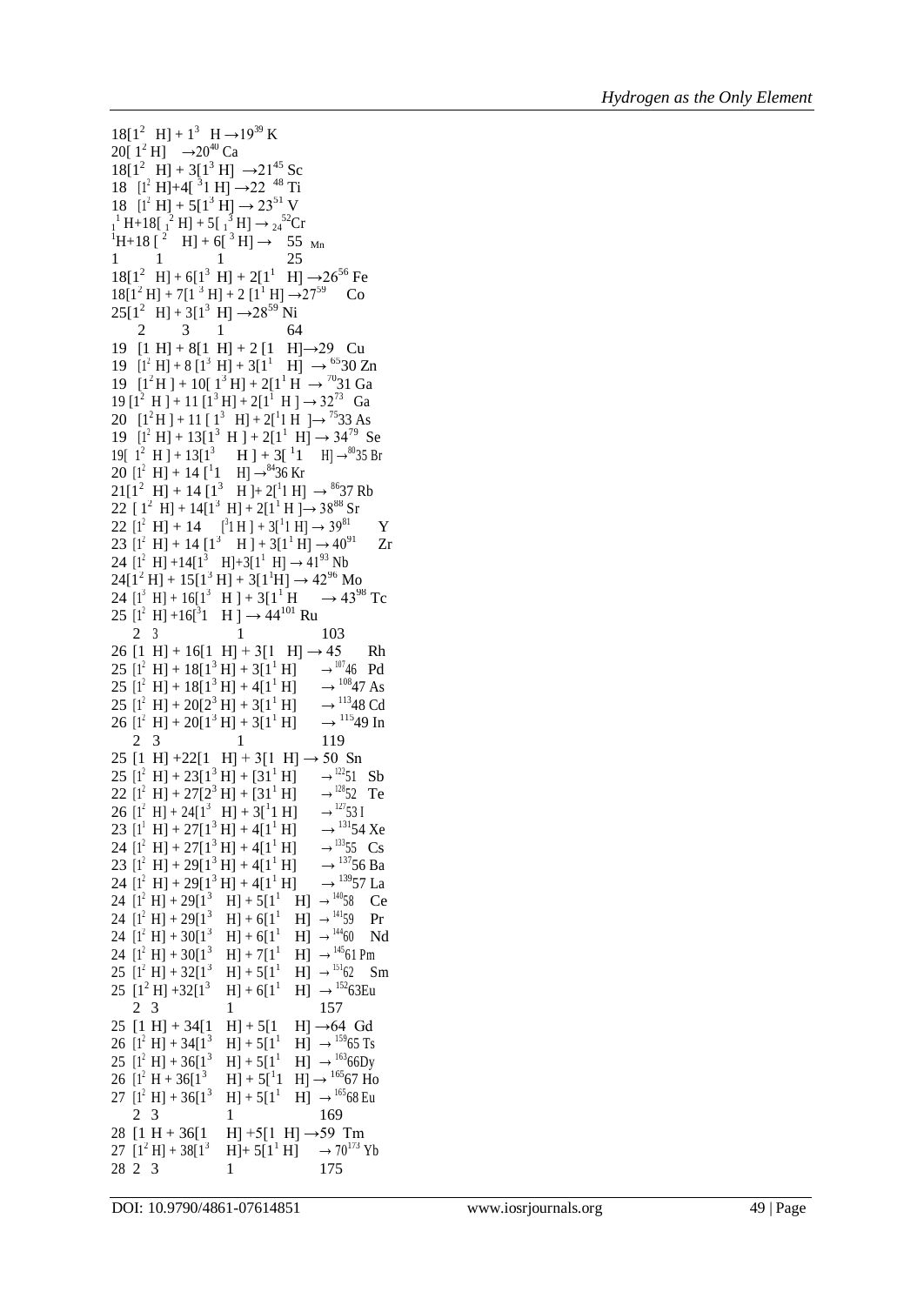$[1 H] + 38[1 H] + 5[1 H] \rightarrow 71 Lu$ 27  $[1^2 H] + 40 [1^3 H] + 5[1^1 H] \rightarrow$  <sup>179</sup>75 Hf 28  $[1^2 H] + 40 [1^3 H] + 5[1^1 H] \rightarrow$  <sup>181</sup>73 Ta 28  $[1^2 H]+41[^31 H]+5[1^1 H] \rightarrow 74^{184} W$ 29  $[1^2 H] + 41[1^3 H] + 5[1^1 H] \rightarrow 75^{186}$  Re<br>
28  $[1^2 H] + 43[1^3 H] + 5[1^1 H] \rightarrow 76^{190}$  Os 28  $[1^2 H] + 43[1^3 H] + 5[1^1 H]$ 29  $[1^2 H] + 43 [1^3 H] + 5[1^1 H]$  $\rightarrow$  19277 Ir  $29$   $[1^2$  H] + 44  $[1^3$  H] + 5[1<sup>1</sup> H]  $\rightarrow$  19578 Pt 30  $[1^2 H] + 44[1^3 H] + 5[1^1 H] \rightarrow$  <sup>197</sup>79 Au 29  $[1^2 \text{ H}] + 46[1^3 \text{ H}] + 5[1^1 \text{ H}] \rightarrow {}^{201}80\text{Hg}$ 29  $[1^2 \text{ H}] + 47[2^3 \text{ H}] + 5[1^1 \text{ H}] \rightarrow$  $\rightarrow$  <sup>204</sup>81 Tl 29  $[1 H] + 48[1$ 2 3 1 207  $[H] + 5[1 \ H] \rightarrow 82$  Pb 30  $[1^2 H] + 48[1^3 H] + 5[1^1 H]$  $\rightarrow$  20983 Bi 30  $[1^2 H] + 48[1^3 H] + 6[1^1 H]$  $\rightarrow$  <sup>210</sup>34 Ps 29  $\begin{bmatrix} 1^2 \text{ H} \end{bmatrix} + 48 \begin{bmatrix} 1^3 & \text{H} \end{bmatrix} + 8 \begin{bmatrix} 1^1 \text{ H} \end{bmatrix} \rightarrow \begin{bmatrix} 2^{10} \\ 22 \end{bmatrix}$  $\rightarrow$ <sup>210</sup>83 At  $2 \t3 \t1$ 22  $[1 H] + 57[1 H] + 7[1 H] \rightarrow 86$  Rn 22  $[1^2$  H] + 57[1<sup>3</sup> H] + 8[1<sup>1</sup> H]<br>22  $[1^2$  H] + 58[1<sup>3</sup> H] + 8[1<sup>1</sup> H]  $\rightarrow$  22387 Fr 22  $[1^2 \text{ H}] + 58[1^3 \text{ H}]$  $\rightarrow$  22688Ra 22  $[1^2$  H] + 58 $[1^3$  H] + 9 $[1^1$  H]<br>22  $[1^2$  H] + 60 $[1^3$  H] + 8 $[1^1$  H]  $\rightarrow$ <sup>227</sup>89 Ac 22  $[1^2 H] + 60[1^3]$  $\rightarrow$  23290 Th 24  $[1 H] + 58[1$ 2 3 1 231  $[H] + 9[1 \ H] \rightarrow 91$  Pa 22  $[1 H] + 62[H] + 8[1 H] \rightarrow 92 U$ 1 3 1 238 24  $[1^2 H] + 60[1^3 H] + 9[1^1 H]$  $\rightarrow$  23793 Np 22  $[1^2$  H] + 64 $[1^3$  H] + 8 $[1^1$  H]<br>24  $[1^2$  H] + 62 $[1^3$  H] + 9 $[1^1$  H]  $\rightarrow$  24494 Pu 24  $[1^2$  H] + 62 $[1^3$  H] + 9 $[1^1$  H]<br>23  $[1^2$  H] + 64 $[1^3$  H] + 9 $[1^1$  H]  $\rightarrow$  24395 Am 23  $[1^2 \text{ H}] + 64[1^3 \text{ H}] + 9[1^1 \text{ H}]$ <br>22  $[1^2 \text{ H}] + 64[1^3 \text{ H}] + 11[1^1 \text{ H}]$  $\rightarrow$  24796 Cm. 22  $[1^2 \text{ H}] + 64[1^3 \text{ H}]$  $\rightarrow$  24797 Bk 25  $[1^2 H] + 64[1^3 H] + 9[1^1 H]$  $\rightarrow$  <sup>251</sup>98Cf 25  $[1^2 \text{ H}] + 65[1^3 \text{ H}] + 9[1^1 \text{ H}] \rightarrow {}^{254}99 \text{ Es}$ <br>
25  $[1^2 \text{ H}] + 66[1^3 \text{ H}] + 9[1^1 \text{ H}] \rightarrow 100^{257} \text{Fm}$  $\rightarrow$  25499 Es 25  $[1^2 \text{ H}] + 66[1^3 \text{ H}] + 9[1^1 \text{ H}] \rightarrow 100^{257} \text{ F1}$ <br>
25  $[1^2 \text{ H}] + 66[1^3 \text{ H}] + 10[1^1 \text{ H}] \rightarrow 101^{258} \text{ Md}$ 25  $[1^2 \text{ H}] + 66[1^3 \text{ H}]$ 25  $[1^2 \text{ H}] + 66[1^3 \text{ H}] +11[^11 \text{ H}] \rightarrow$  $\rightarrow$  <sup>259</sup>102 No 25  $[1^2 \text{ H}] + 67[^31 \text{ H}] + 11[^1$  $H$  $\rightarrow$ 103<sup>262</sup>Lr 1  $[1^2 \text{ H}] + 80 [1^3 \text{ H}] + 23[1^1 \text{ H}]$ H]  $\rightarrow$ 104<sup>265</sup> Rf 3  $[1 H] + 80 [1 H] + 22 [1 H] \rightarrow 105 Db$ 2 3 1 268 5  $[1^2 H] + 80[1^3 H] + 21 [1^1 H]$  $\rightarrow$  106<sup>271</sup> Sg 3  $[1 H] + 80 [1 H] + 24 [1 H] \rightarrow 107 Bh$ 2 3 1 270 9  $[1^2 \text{ H}] + 80[1^3 \text{ H}] + 19 [1^1 \text{ H}] \rightarrow 108^{277} \text{ H}$ 2 3 1 276 7  $[1 H] + 80[1 H] + 22[1 H] \rightarrow 109 Mt$ 11  $[1 \text{ H}] + 80[1 \text{ H}] + 19[1 \text{ H}] \rightarrow 110 \text{ Ds}$ 22 2 1 281 9  $[1 \text{ H}] + 80[1 \text{ H}] + 22[1 \text{ H}] \rightarrow 111 \text{ Rg}$ 2 3 1 280 13  $[1^2 \text{ H}] + 80[1^3 \text{ H}] + 19[1^1 \text{ H}] \rightarrow 112^{285} \text{ Cn}$ 11 [1 H] +80[1 H] +22[1 H]  $\rightarrow$  113 Uut 2 3 1 284 15 [1 H]+80[1 H] + 19[1 H]  $\rightarrow$  114 Fl 2 3 1 289 17 [1 H] +78[1 H] +20[1 H]  $\rightarrow$  115 Uup 2 3 1 288 17 2 3 1 293 Lv